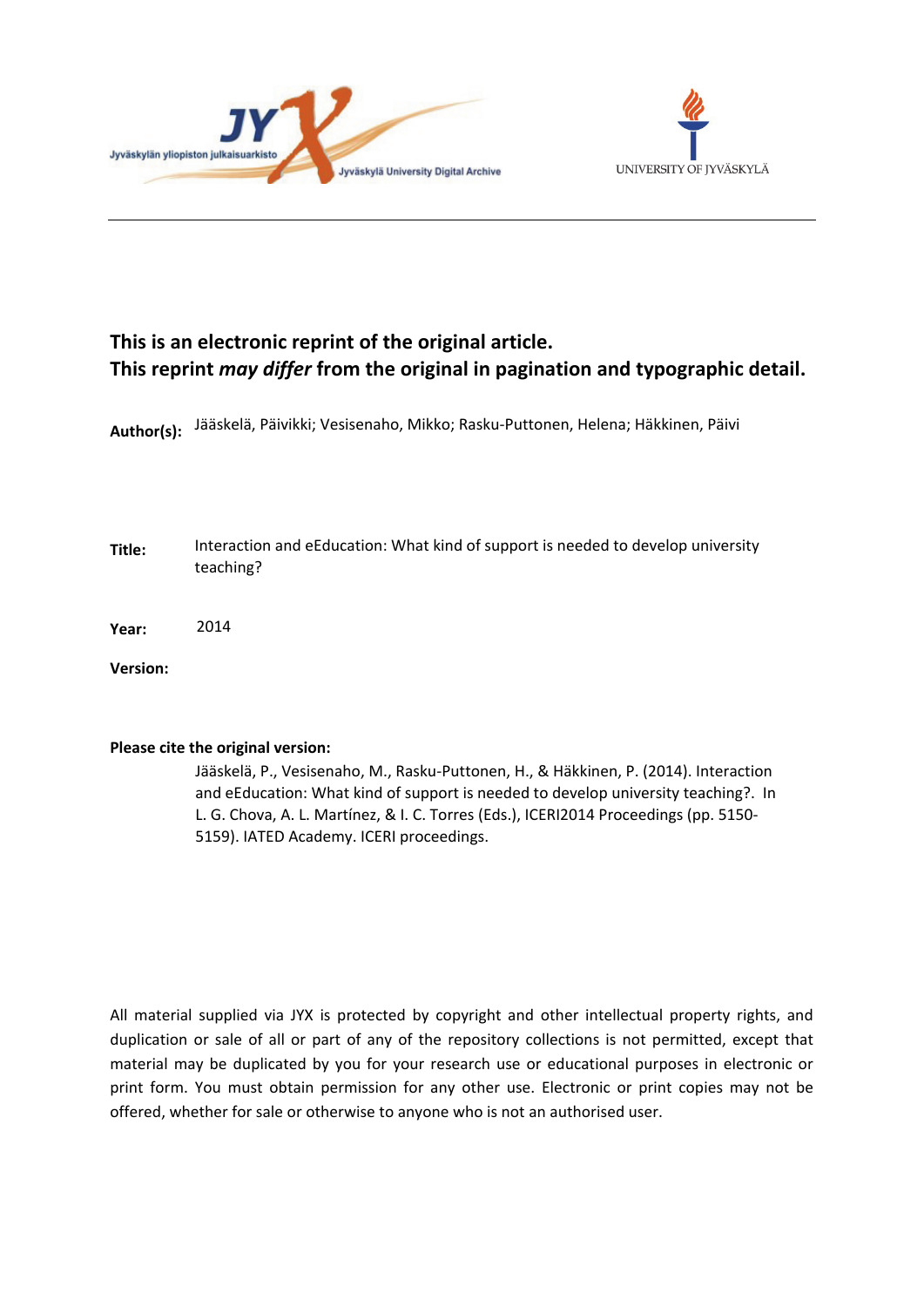## **INTERACTION AND eEDUCATION: WHAT KIND OF SUPPORT IS NEEDED TO DEVELOP UNIVERSITY TEACHING?**

**Jääskelä Päivikki1 , Vesisenaho Mikko<sup>1</sup> , Rasku-Puttonen Helena<sup>1</sup> ,** 

## **Häkkinen Päivi 1**

*1 University of Jyväskylä (FINLAND)*

#### **Abstract**

Higher education institutions are facing an on-going pressure to develop pedagogy which promotes high-quality learning, supports studying in various learning circumstances, and integrates technology. Flexible and meaningful learning possibilities which develop skills for the world of work, like active agency, collaboration and construction of knowledge through interaction with others, are needed in university education.

To address these needs, a multidisciplinary network for developing university teaching was introduced at the University of Jyväskylä, Finland in 2011. Even though the main focus of the developmental work is based on the strategy of the university jointly shared among teachers, a bottom-up policy with respect to teachers' expertise and autonomy directs the whole activity. Interactivity in teaching and learning, as well as flexible and Information and Communication Technologies (ICT)-supported opportunities to study, have been defined as the main developmental themes so far. In addition, developing pedagogy together with other teachers in a multidisciplinary network and sharing teaching experiences in the university community have been the central courses of action in the project.

Developing university teaching is challenging and we supposed that teachers experience several phenomena that could be either very helpful or very hindering. In this article, we analysed the teachers' experiences of teaching development and their support needs while working on the network project. The following research questions were addressed:

1) What factors did the university teachers consider to be supportive or constraining in the development of teaching in general?

2) What kinds of supportive or constraining factors are emphasised when the development of teaching is focused particularly on eEducation?

The data were collected by interviewing 51 teachers who participated in the multidisciplinary network during 2011–2014 and enhanced interactive and ICT-based initiatives in their teaching. Qualitative content analysis was used to analyse the teacher interviews.

The results of the study revealed that the supportive factors in the development of teaching arose from the nature of the development itself, i.e., from the teachers' opportunities to act as active agents in an authentic process of development. Furthermore, the circumstances of the developmental work also have an essential supportive or constraining role in the development of teaching. The support, at its best, would be when the development of teaching in a university context is recognised as valuable and rewarding, and is also encouraged by the management. However, on the constraining side, utilising ICT challenges both the teachers' competences in the pedagogical-technological field and the operational environment, including tools and equipment for ICT-based teaching and ICT services of the university.

Keywords: teaching development, higher education, multidisciplinary network, interactivity, eEducation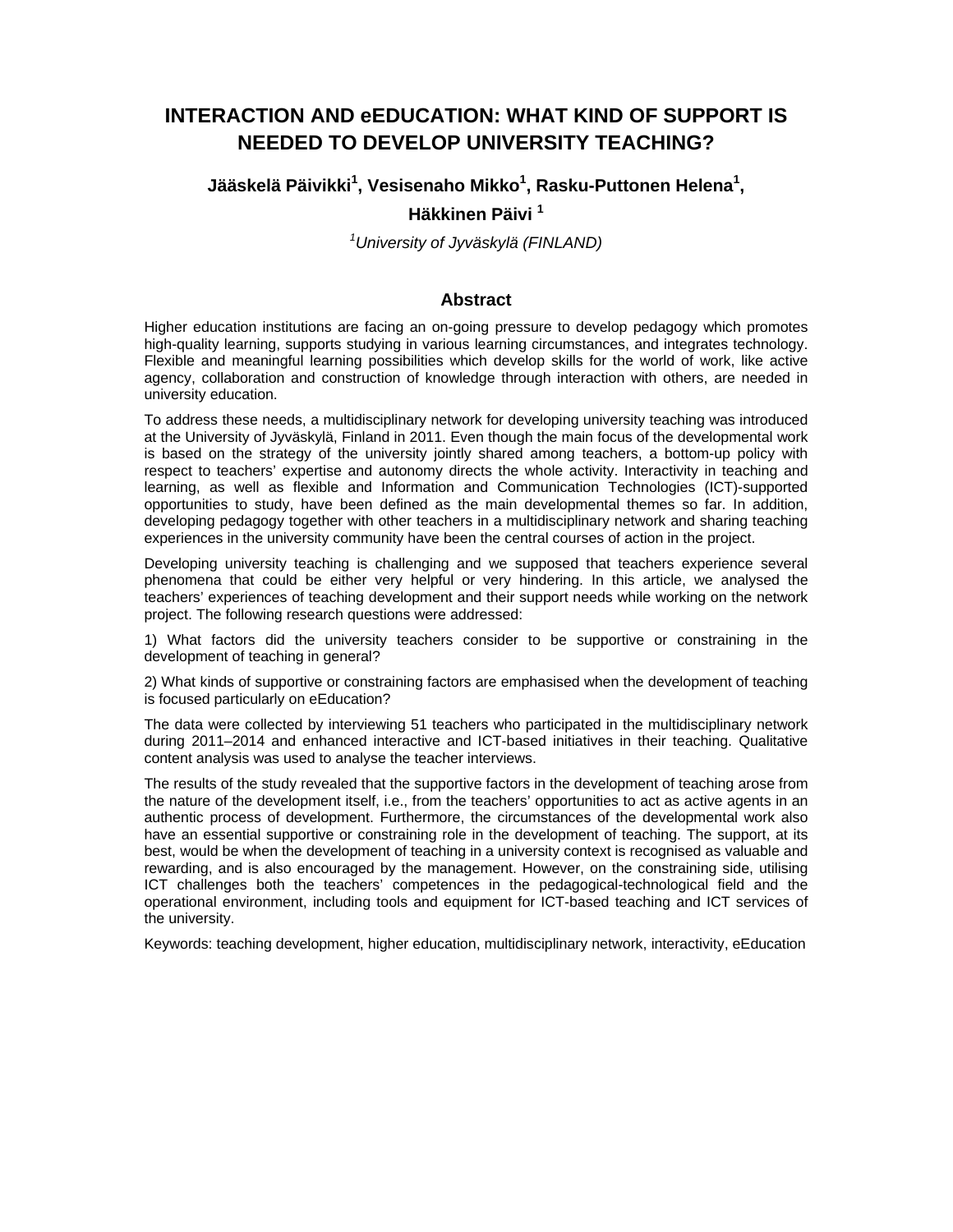## **1 INTRODUCTION**

Higher education institutions have been challenged by the new demands of working life and society as a whole. It is expected that the future employees and citizens of our rapidly changing learning society need so-called 21<sup>st</sup>-century skills or future competences [1, 2]. These skills include critical thinking, creativity, problem solving, collaboration and the ability to utilise Information and Communication Technologies (ICT). The context of university teaching is challenged also by the fact that the current student generation has been called 'digital natives' and/or the 'net generation students' due to the skills they are assumed to possess [3, 4]. It can be argued that net generation students are ready and willing to adopt discovery-based and collaborative learning methods with ICT [4, 5]. These students are skilled users of ICT and are interested in it, especially Web 2.0, but mainly their interests are in meeting their personal needs. The challenge is to integrate these technologies into future teaching and learning [6].

Also, recent research on learning and teaching emphasises flexible and meaningful learning arrangements that facilitate active agency, complex problem solving and collaborative knowledge construction so that deep learning can take place [7]. However, there are also critical stances toward learner-centred and minimally structured approaches [8]. Hence, there is an ongoing pressure to develop university teaching in order to promote high-quality learning, necessary skills among students and instructional support built into the learning environments of higher education.

However, the critical question is whether the learning environments of the current university teaching respond to these needs. It can be claimed that university teaching is 'a castle' of traditional pedagogy, including a lot of one-to-many lecturing, which is not preferred among the current pedagogical trends. Also, the utilisation of new technologies to support learning and teaching varies a lot and has not been harnessed to serve pedagogically meaningful practices [9]. The focus in the teaching development of higher education has fallen upon contents produced by current research in each discipline [10]. Furthermore, the development of university teaching has been traditionally seen as an individual endeavour; good practices are not shared, and approaches are often reinvented due to lack of support among higher education colleagues. The lack of peer support or possibilities to share teaching experiences among colleagues are barriers to developing teaching in higher education [11], as well as to applying new methods [12].

To address the needs described above, a multidisciplinary network for developing university teaching was introduced at the University of Jyväskylä, Finland in 2011 (described in more detail in the next chapter). The main focus is on the development of interaction and eEducation initiatives contributing to reform of the university teaching and learning in the 21<sup>st</sup> century. Although clear arguments for the development of university teaching arise from societal needs and recent theories of learning, the changes in teaching and learning practices are slow to follow. Our approach focuses on teachers as developers of their own teaching, and particularly on their experiences of the teaching development. In this paper, the main focus is on presenting the results of teachers' experiences of supporting or constraining factors during this process. Furthermore, we describe what kind of aspects teachers see as challenging when they utilise ICT in their teaching. Preliminary notions and next steps to support the development of teaching will be presented.

## **1.1 The multidisciplinary network model at the University of Jyväskylä**

The multidisciplinary network at the University of Jyväskylä, Finland, calls annually for university teachers who are interested in developing the teaching of a focused theme to work together and support each other during a project lasting one year (Fig. 1.). The foci of the network model arise from the university's overall strategy to develop education to be more interactive. The network aims to: 1) develop pedagogically high-quality learning possibilities for students and support their activities as learners, 2) support teachers in their continuous pedagogical developmental work, 3) facilitate pedagogically meaningful ways of using ICT for learning and 4) produce evidence-based knowledge on the experiences of teachers and students during developmental interventions.

From the start of the network through 2013, "Interactivity in Teaching and Learning" was the common theme of the development of all the participating teachers. At that point, the network involved 32 teachers. From the beginning of the year 2014, 19 new participants have been involved in the third round of the network. This network aims to develop learner-centred ways of utilising ICT in education. Both the facilitation of meaningful learning and improving the availability of studies are core goals of the network.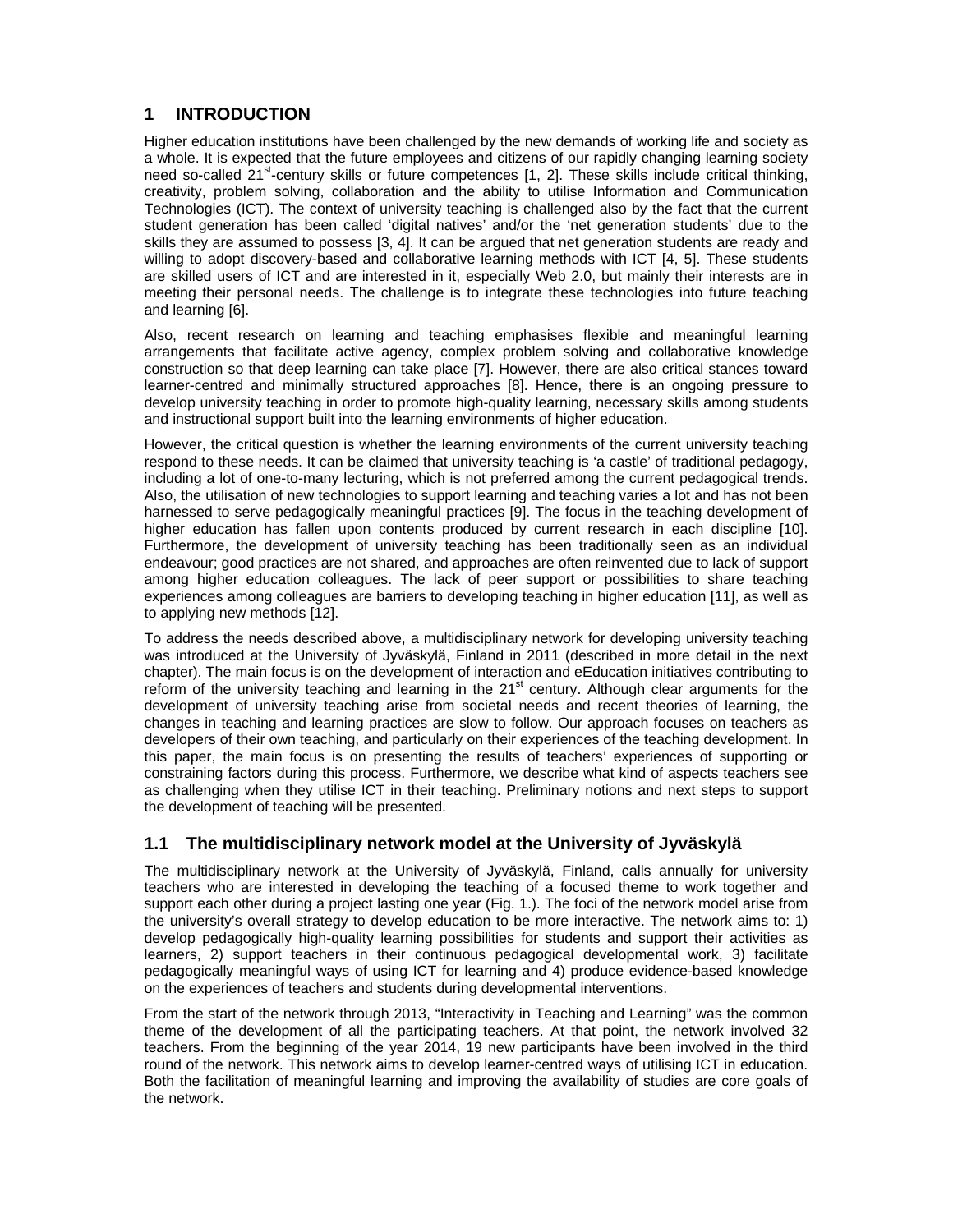

#### Figure 1. Model of the multidisciplinary network [12]

Even though the main focus of the development of teaching is based on the strategy of the university jointly shared among teachers, a bottom-up policy with respect to teachers' expertise and autonomy directs the whole activity. The teachers themselves formulate, under the broad umbrella of the common theme, the final aims and methods of their own developmental work. They are supported in their work by peer-support-oriented network activities, dialogic and need-based mentoring, and evidence-based knowledge from the experiences of teachers and students during developmental interventions. The whole network is led and supported by the university head.

Dissemination of knowledge and experiences, as well as extension of the development, are central courses of action in the network. Teachers participate in the network often as pairs or groups (from 3 to 6 persons per same subject or discipline). They enrich their thinking and actions as developers with the help of network activities and open seminars during the project. Seminars also function as forums where the teachers make their developmental work visible in a university community, and get reviews and feedback from experts and other colleagues about the work. In addition, the one-year length of the project offers time for the teachers to make changes in their teaching practices. After the project, the development of teaching is expected to continue further and to take root in departments.

## **2 THE AIMS OF THE STUDY**

The aims of the study presented here were to get evidence-based knowledge about factors that support or constrain the development of teaching in higher education. The university teachers, as developers, were the key informants. The final purpose of the study is to develop structures that support continuous learner-centred pedagogical development in the whole university. Thus, the following research questions were addressed:

1) What factors do the university teachers consider to be supportive or constraining in the development of teaching?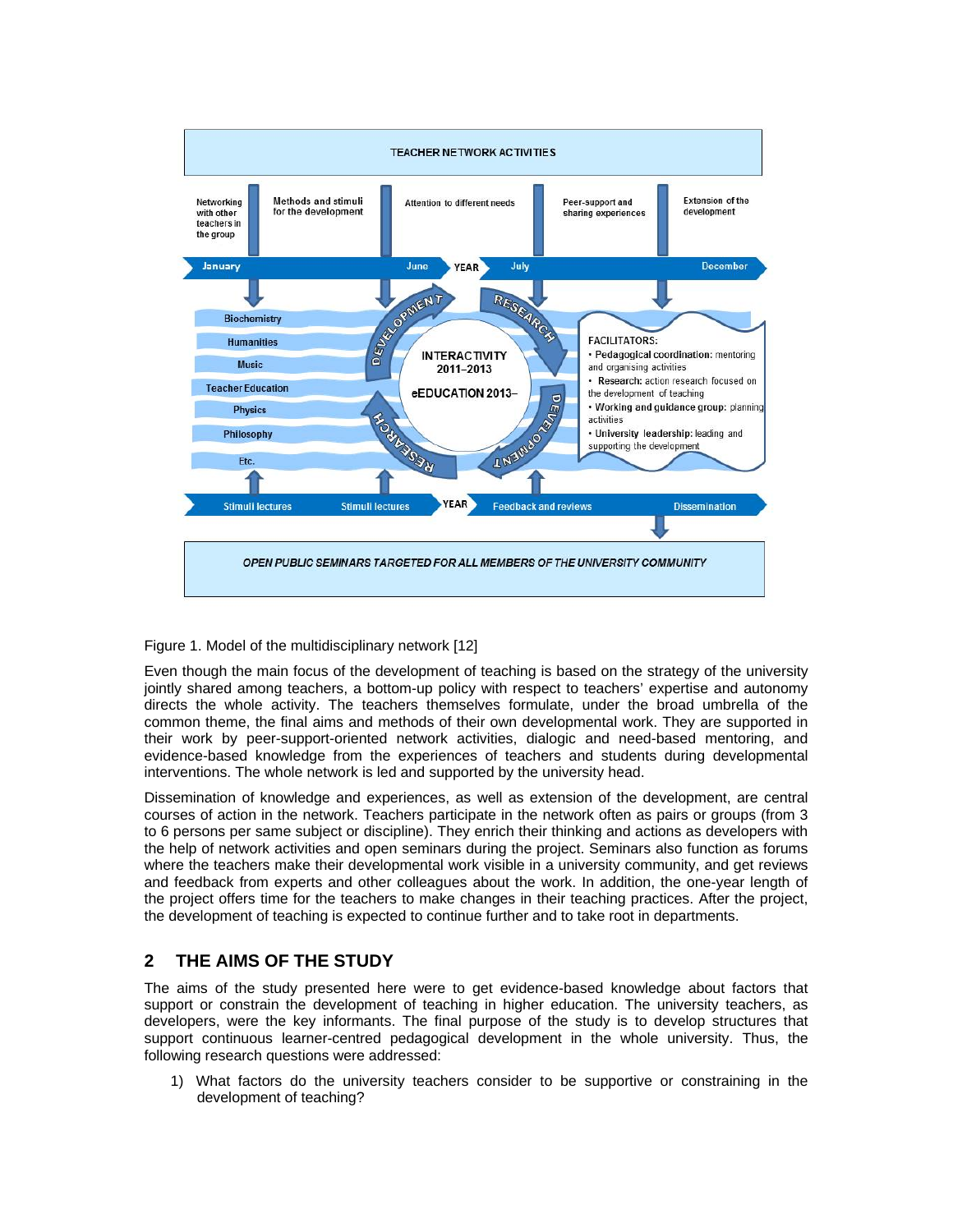2) What kinds of supportive or constraining factors are emphasised when the development of teaching is particularly focused on eEducation?

## **3 METHODOLOGY**

The data were collected by interviewing 51 university teachers who participated in the multidisciplinary network from 2011–2014, and who enhanced interactive and ICT-based initiatives in their teaching. The interviews have been implemented and analysed in various stages of the study. Preliminary results of the first interviews of the teachers (n=17) have been presented by Klemola, Jääskelä and Valleala (2012) [13].

The interviews dealt with the following questions: teaching development as a part of work, factors supporting the development of teaching in one's own work, prerequisites and barriers of the developmental work, attitude and support of the department head, needs for support, factors supporting continuous teaching development in university level, and experiences of the support offered by the network.

Data from the interviews were analysed in a data-based and code-oriented way by utilising the procedures for qualitative thematic analysis [14] and the qualitative software Atlas. Before that, the digital interview recordings were transcribed verbatim. The analysis was carried out according to the following steps:

1. Familiarising with the data. The data were read in an active way by searching contents for various meanings related to the research question and by noting down initial ideas.

2. Generation of initial codes. The data were read intensively by coding and organisation into meaningful groups. The length of a unit of the analysis varied from one to several clauses. The data were coded into as many potential groups as possible by trying to keep various meanings. This meant that an extract could be coded as many times as relevant. At this stage, the initial codes were labelled with a few words.

3. Classification of relevant information. At the next stage, different codes were sorted into potential themes by thinking about the relationships between codes and between themes. The classification was also made in relation to the research questions of this study.

## **4 RESULTS**

In order to answer the first research question, we asked the teachers about their experiences while enhancing interactive and ICT-based initiatives in their teaching. The factors in this process, which could be experienced as either supportive or constrained, arose thematically in two ways. On the one hand, they grew from *the authenticity of development* (see Table 1.): as targets that were aspired to; as ways of both assessing the work and getting support; and as opportunities for constructing continuity for the developmental work. On the other hand, *circumstances of the developmental work*  influenced the teachers*,* consisting of: the operational environment with its reward system and relevant equipment and tools; time resources for the development process; networking with other teachers; and the management and leadership of the university. All these items were seen as important supportive or constrained determinants in the development influencing the teachers' aspirations and motivations to develop.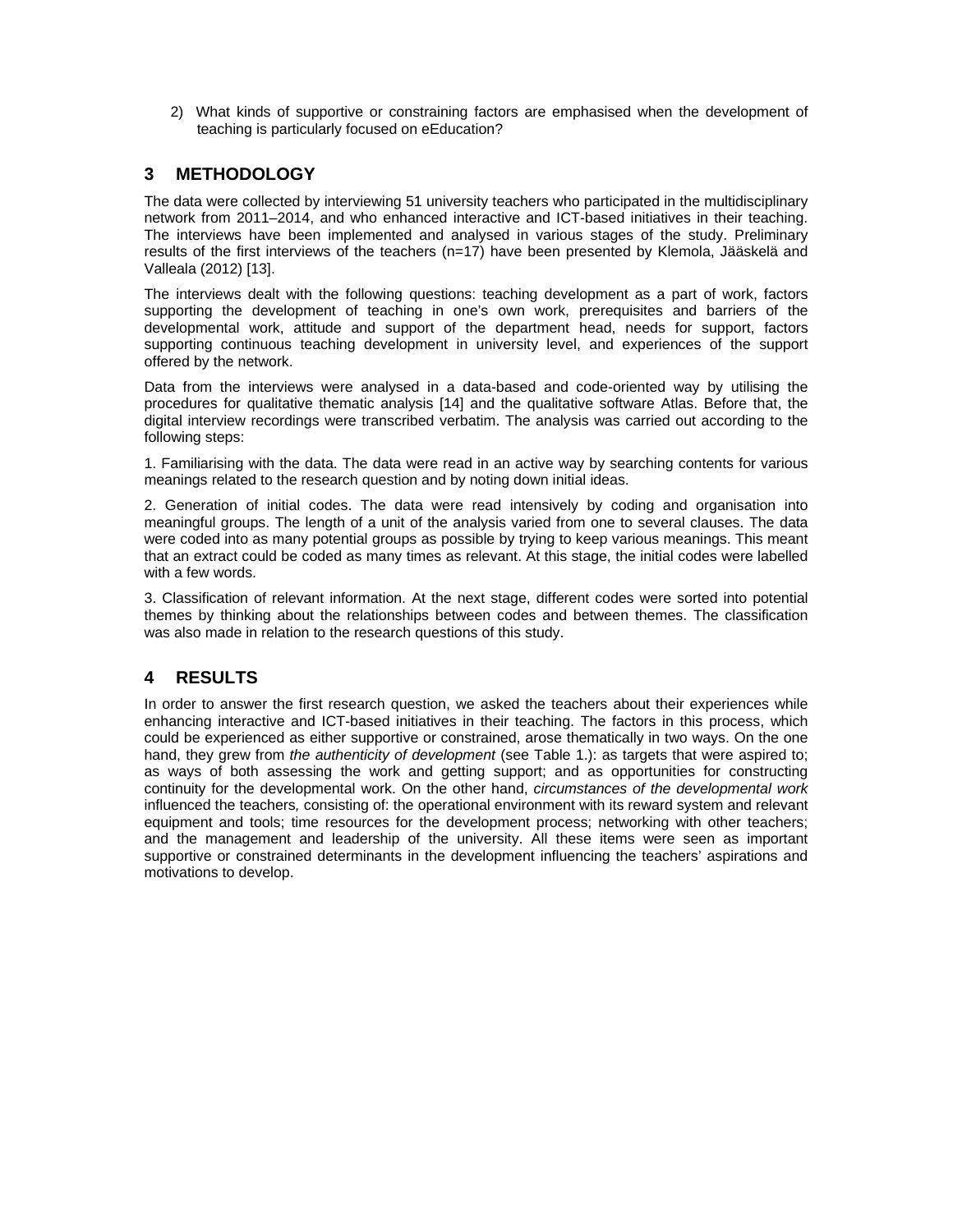Table 1. Supportive and constraining factors in the development of teaching

|                                       | <b>FACTOR</b>                                 | Supports when?                                                                                                                                                                                                                                         | <b>Constrains when?</b>                                                                                                                                |
|---------------------------------------|-----------------------------------------------|--------------------------------------------------------------------------------------------------------------------------------------------------------------------------------------------------------------------------------------------------------|--------------------------------------------------------------------------------------------------------------------------------------------------------|
| THE AUTHENTICITY OF THE<br>EVELOPMENT | <b>Definition of</b><br>development<br>target | • Is integrated into the teachers' everyday work<br>• Supports the teachers' active agency                                                                                                                                                             | • Is defined without the teachers'<br>own contribution                                                                                                 |
|                                       | <b>Assessment of the</b><br>development       | • Supports the teachers during the process of<br>development<br>· Is implemented by an outsider/s<br>. Offers both practical guidance and evidence-<br>based knowledge                                                                                 | • The manner of the assessment<br>does not support the aims of the<br>development                                                                      |
|                                       | Dissemination/<br>continuity                  | • Offers opportunities for sharing ideas and<br>extends the developmental work<br>• Is rewarding                                                                                                                                                       | • Is implemented in artificial ways<br>• Is not rewarding or worth doing                                                                               |
| THE CIRCUMSTANCIES OF THE DEVELOPMENT | Time resources                                | . Enough have been allocated in relation to the aim<br>of the development, to either improve the present<br>implementation or to create new implementations                                                                                            | . Have not been allocated at all for<br>development<br>• Have been allocated<br>unrealistically                                                        |
|                                       | <b>Operational</b><br>environment             | . Up-to-date equipment and tools are available<br>both to teachers and students<br>• Pedagogical and/or technological support is<br>available to the teacher                                                                                           | · Offers limited options for using<br>equipment and tools<br>• Financial and reward system in<br>the university supports research,<br>but not teaching |
|                                       | <b>Working with</b><br>other teachers         | • Is based on sharing knowledge, experiences<br>and/or expertise<br>. Is based on trust: allows multiple views and<br>voices from various disciplines<br>• Is voluntary for participators                                                              | • Has artificial aims and reasons<br>• Relationships between peers do<br>not work                                                                      |
|                                       | <b>Management</b>                             | • Legitimises, gives "permission" to develop<br>teaching<br>• Is actively engaged in development by<br>encouraging, supporting and showing interest in<br>the teachers' work<br>• Jointly shared views of the aims of development<br>with the teachers | • Controls the work<br>• Orders teachers to develop                                                                                                    |

## **4.1 The authenticity of the development**

Authenticity of the development was a meaningful factor for the teachers in the whole process. First, it was related to the definition of development target, and the teachers' initiative role in that. The teachers thought that the real needs and aims of the developmental work arose from one's own work. In order to change teaching practices, development should be integrated into the teachers' daily work. In this way, the teachers can act as active agents and enhance the authentic development of teaching and, thus engage in that work. One teacher group described this kind of authentic base for their work as follows:

*"This kind of way of promoting things and enhancing the development of teaching is quite good…all teachers are doing what they had to do any way; however, [now they are] trying to*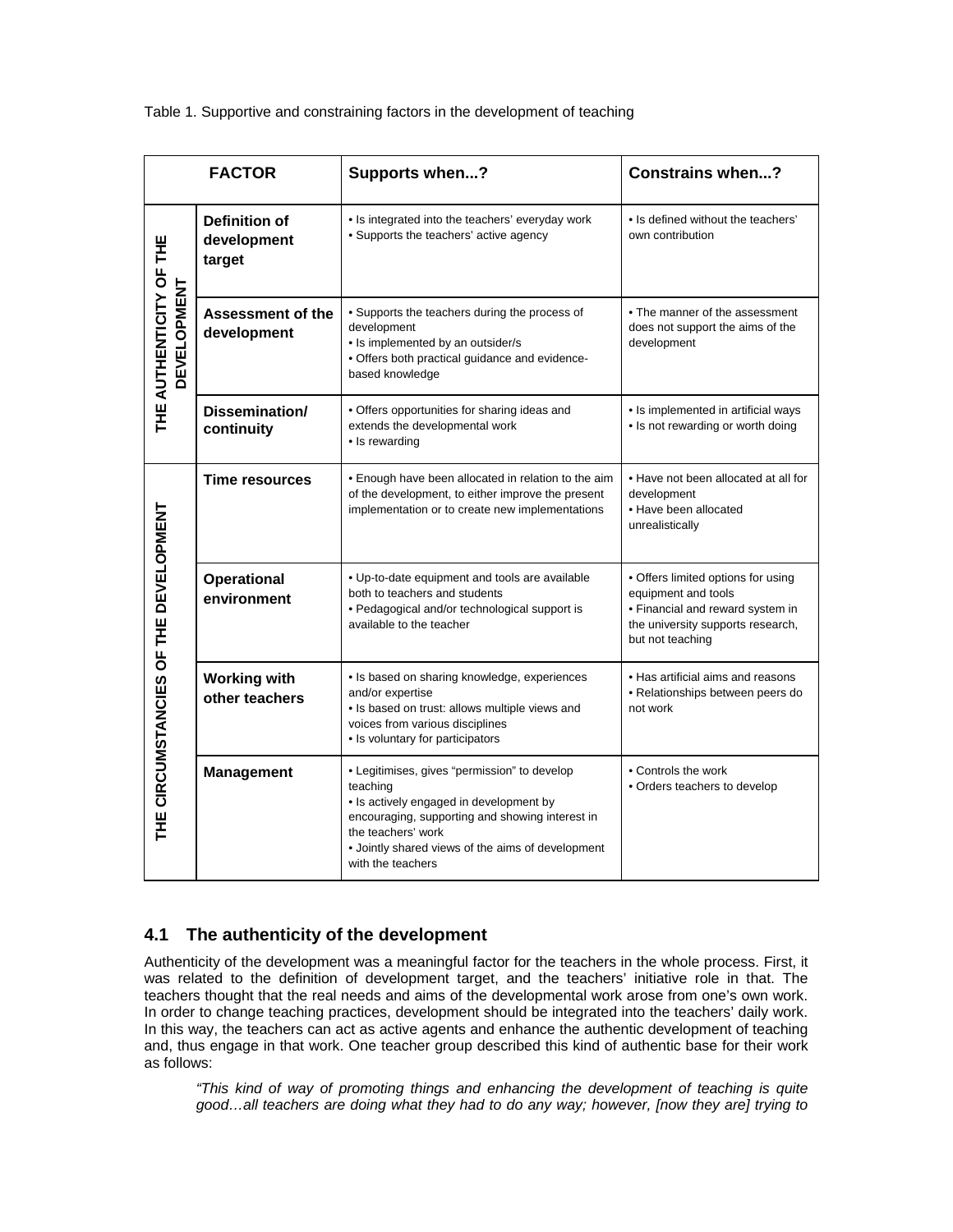*include new ideas into their own work. Doing is in the core of action. It is better than the alternative way of sitting everybody down and making them listen to a person from another discipline telling us how we should teach in our own field. It doesn't work." (An extract of the interview with three teachers)* 

Second, authenticity, as a supportive factor of the development, emerged in how the teachers could construct continuity for developmental work with the help of evidence-based assessment knowledge, and also with the possibilities for dissemination and extension of the development. The teachers observed that this research, designed with the aim of offering knowledge about the development process from the perspective of both teachers and students, supported their work. Although the final results of the analyses will be finished afterward, the teachers highlighted the research activities as essential to their future development of teaching. They also saw the preliminary notions, observations and results made by the researchers during the developmental process as useful. As one teacher group from the natural sciences describes, as follows, the fact that the research was implemented by an outsider offers the teachers views for development that are difficult to see from inside the teacher group; in exchange, they are free to concentrate on their development goals.

*"The other ones study here, we don't need to try to do that. We get the knowledge, and this is positive and supportive. … [As are] these observations, when the outside researchers make observations that the teacher couldn't make by him-/herself. And it [knowledge] doesn't come in the form of student feedback that is often focused on the more practical questions. It is interesting to hear about these results of the research."* 

Although the development of teaching was implemented in the teachers' single courses, several teachers felt that the interventions of enhancing interactivity should extend into other courses or even the whole programme. They analysed their developing work as a continuum and as a part of the broader development of curriculum and pedagogical thinking as departments and units. From this view, opportunities for sharing ideas and extending the developmental work into other courses arose as important factors that support or constrain the authentic and continuing development. One teacher described her aspiration as follows:

*"What I think and ask for:…instead of piloting [a] single course, I would ask more for discussion about the principles; what are our aspirations [of] development concerning [a] specific topic in the whole education. It is really important to me that…you have the way to go ahead with your development and you can bring out a change in a programme level."* 

The support given to the teachers by both the research and the nearby mentoring during the network project was seen as helpful in extending the developmental work throughout departments. The dissemination of knowledge of the pedagogical development was not always experienced as an easy task for the teachers. One teacher characterised the need for help of outsiders by saying:

*"No man is a prophet in his own land and it is hard to do changes. An outside support makes it easier [at the department level]."* 

#### **4.2 The circumstances of the development**

Based on the interviews, the teachers brought out various factors in their circumstances of work which they experienced as either supportive or constraining in the development of teaching. The development of teaching was considered as a part of their academic work. The development of teaching was experienced partly as a contradiction, arising from the pressure of allocating time between teaching and research, and the lack of equal reward systems between these two things.

*Teacher 1 … The development of teaching has not a mandate in the university now.* 

*Teacher 2: No, it has not.* 

*Teacher 1: This is strongly related to [the emphasis on] research…and to the point that you qualify yourself as a teacher by acting as a good researcher.* 

*Teacher 2: A researcher, yes.* 

*Teacher 1: ... I see [this] as a big structural question: that [if] we would have as legitimate [a] path [as researchers do] to…proceed to the teaching-based tasks and also to get [a] higher salary…and to get as valuable [a] position by developing teaching as by doing research. Now this is finally [a] hovering and indefinable thing* when you like to be qualified to a university teaching vacancy.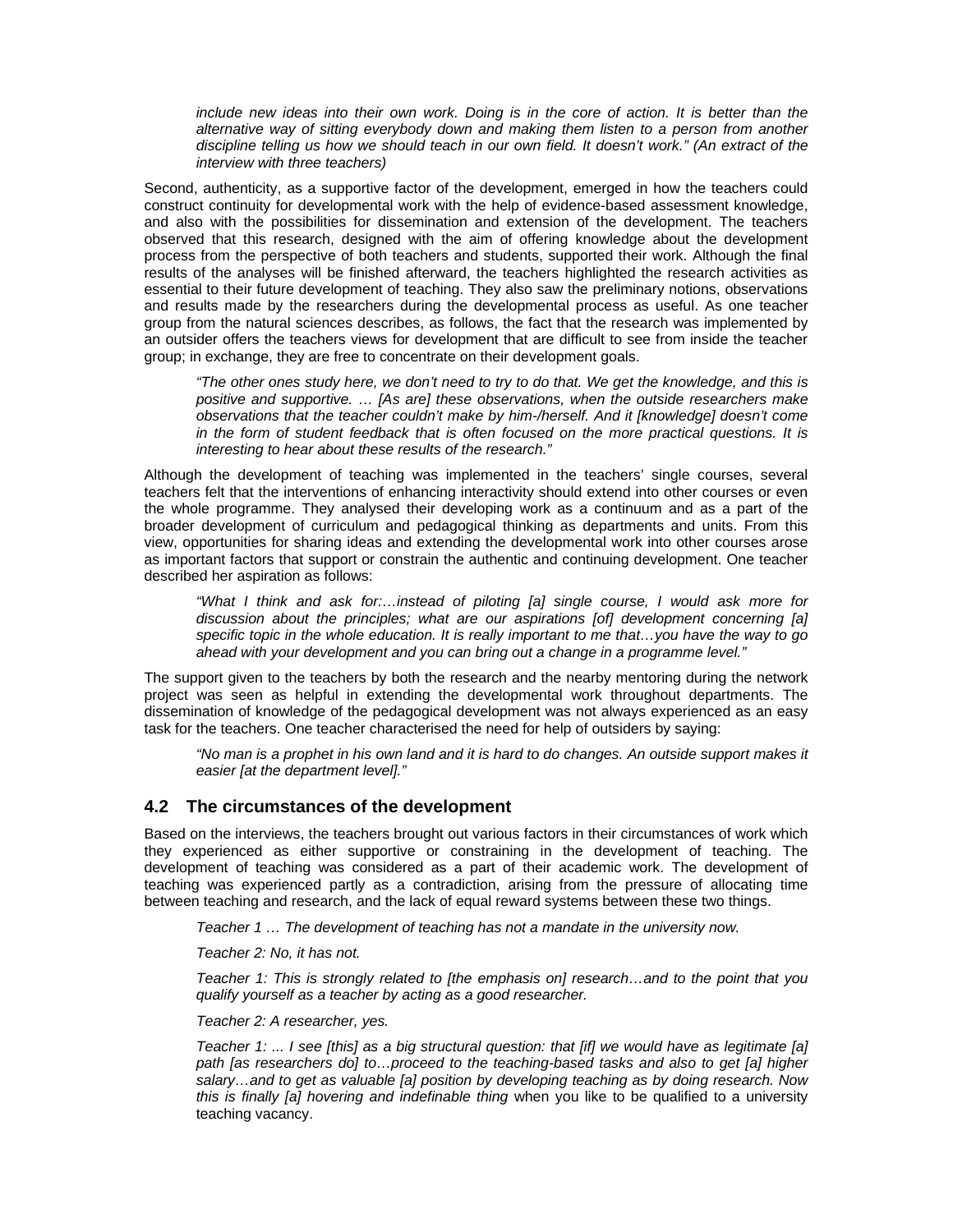The teachers felt that the development of teaching is demanding and takes time, especially in the case when it aims at changing practices and renewing pedagogy. However, enough time was often not allocated for this development. However, to cite one teacher's statement, time management seems to be an individually resolved question of which task is preferred:

#### *"You simply take time for the development of [your] teaching from somewhere!"*

Moreover, the teachers viewed opportunities for getting pedagogical and/or technological guidance for renewing pedagogy, or for getting appropriate space, equipment, tools or applications for interactive teaching as meaningful in their developmental work.

The majority of the interviewed teachers experienced the network with other teachers as supportive, since it was based on voluntary participation and trust among participators; this resulted in sharing knowledge, experiences or expertise. The general attitude toward networking with other teachers from different disciplines was responsive and open. Peer support empowered the teachers to aspire to aims that they couldn't have accomplished alone, like one teacher described:

*"I have jumped into [the] unknown – I don't know if I could have made it without colleagues."* 

Meetings with other teachers from various departments also gave concrete ideas of how to teach in a different way:

*"When I heard about the other teachers' experiences of the demonstrations in their courses, it opened my eyes to see that it is possible also to teach in that way…It was a positive surprise to me…I started to think about if it could work in my own teaching too."* 

The supportive work with other teachers manifested in a wide range, varying from the voluntarily based collaborative co-teaching with colleagues to forums, offering possibilities to have discussions with teachers from different disciplines. In the cases of co-teaching, jointly shared views and trust in each other appeared to be important supportive factors in the development. The next extracts of the interviews showed how some teachers took considerable steps in networking with other teachers in co-teaching situations by estimating the possible quality of the relationship and its meaning for future work together.

*"I knew that [this] teacher is the one with whom I dared to start toward [the] unknown."* 

*"We are on the same wavelength with each other…[as far as] humour and views on development… that we will not end up [on a] collision course."* 

The teachers also mentioned the support of the university head on all levels as important to the development of teaching. The encouragement and interest of the head was experienced as worthwhile. It also legitimised, somehow, the task of development. The interviewed teachers had faced various attitudes of the head to their developmental work of teaching. Several teachers characterised the general attitude of the head to developmental work as positive. A few teachers, however, felt that the head doesn't support their developmental teaching work. They said, as follows:

*Teacher 1: "In our department, the attitude to development of all teaching is quite negative."* 

*Interviewer: "How does it appear?"* 

*Teacher 2: "Well, the development of teaching is not valued at all. It is like…saying that it is fine that you develop, but how about you…do research [instead]?"* 

## **4.3. Supporting and constraining factors in the eEducation context**

In this chapter, we describe what kinds of things were emphasised when the teachers developed their teaching by utilising ICT. In general, the teachers' views of the supportive and constraining factors in the development of teaching were quite parallel in various network periods. The views dealt with the main themes: the authenticity of the development, and the circumstances of the development.

In interviews, the teachers described that they highly valued the bottom-up policy. This meant that the aims and concrete actions toward the development of eEducation were based on the teachers' own initiatives, and the development was thus authentic in nature. The developmental projects that the teachers had decided to implement during the network period often constituted a continuum to the work which had been started before the network period. The network offered an extra resource and the power to promote the developmental work further. Even though the teachers emphasised their own active roles as necessary for development, various teachers felt that eEducation, as a broad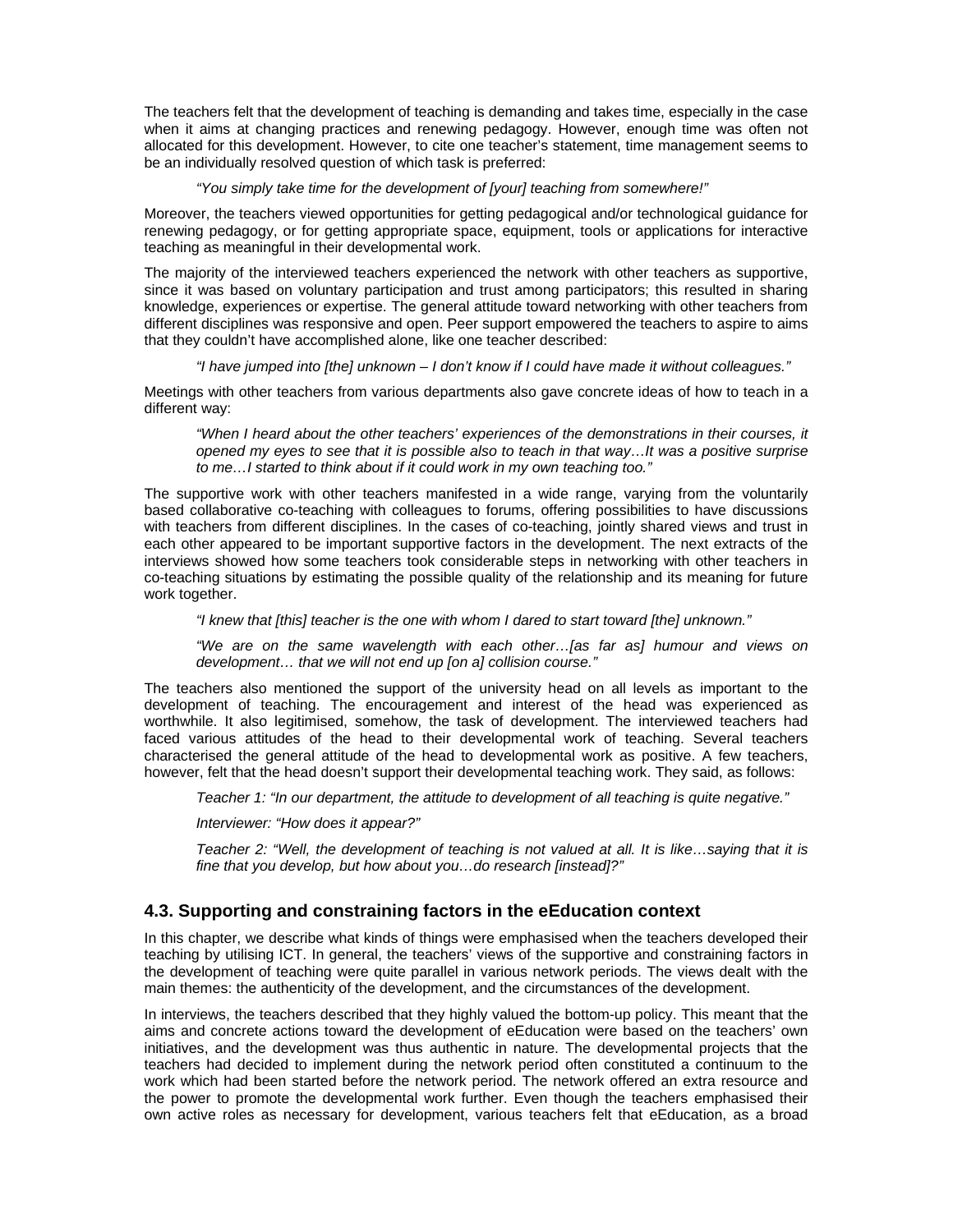theme of development in university education, would need more systematic and strategic definition at a university level.

Furthermore, the teachers brought out the authenticity of the development process through specific questions about dissemination, continuity and participation in the development of eEducation. First, the teachers emphasised the need for opening the network activities to all teachers in a university community by sharing thoughts, ideas and good practices about eEducation implementations. The interviewees supposed that there were several teachers in the university who actively use ICT-based learning environments in their work, and the network itself represented only a restricted group of the development of eEducation. Second, the interviewed teachers underlined the sustainability of the development efforts and, thus, the meaning of continuity as a supportive factor of development. Third, the questions about dissemination and continuity of the development of eEducation were considered also as a question about the opportunities of other teachers to participate in the development. Some of the interviewees identified the "foot soldiers" in their departments who actively develop their teaching practices, but for some reason, see the opportunities to gravitate to network activities as minimal.

The meaning of the operational environment was emphasised in a specific way when the teaching development focused on eEducation. In general, the teachers felt that the present operational environment should be developed by taking account of the specific nature of eEducation. For example, the teachers hoped that the present activities of the university's ICT services, including technological support, would be developed further to answer multifaceted needs for future learning with ICT. The interviewed teachers constituted quite a heterogeneous group in their aspirations, expectations and demands concerning the planning of the ICT-based learning environment. On one hand, some of the teachers felt that equipment, tools and applications needed in the ICT-based teaching were not available, and this restricted the developmental work. On the other hand, other teachers thought that the present operational environment offered good opportunities for using ICT in a pedagogically meaningful way. In addition, some teachers felt that nothing hindered them from taking an active role and acquiring the appropriate tools. These teachers felt that the ICT services of the university did not offer the support they needed; in order to develop ICT-based learning in a meaningful way in their disciplines, they feel forced to act independently. However, quite a shared view among teachers in developing eEducation was the need for pedagogical-technological mentoring and education relating to using the ICT in teaching, and for sharing experiences of ICT-based development of teaching.

Furthermore, the teachers considered the resources of the development as a question of time, money and their own capacity. Changes in teaching practices from traditional teaching toward utilising ICT in education were often viewed to require a notable allocation of time for planning and designing. These teachers viewed financial resources as a precondition to whether the development could happen or not.

The interviewees also had various attitudes toward networking with other teachers who had an interest in the development of eEducation. Some teachers were anxious to network with other teachers who develop ICT-based teaching. A few teachers emphasised that networking with other teachers must be considered and assessed carefully by asking whether the collaboration increases the effectiveness of the work, especially measured as research outcomes (e.g. publications).

The role of the university management was experienced as supportive, especially in that it takes into account the specific nature of eLearning. The role of the management was also emphasised through the encouragement of the department leaders to support development.

#### **5 CONCLUSIONS AND REFLECTIONS ON THE SUPPORTIVE AND CONSTRAINING FACTORS IN THE DEVELOPMENT OF TEACHING**

The results of the study revealed that the supportive factors in the development of teaching arose from the nature of the development itself, i.e., from the teachers' opportunities to act as active agents in an authentic process of development. From the viewpoint of authenticity, the following questions were regarded as important to further development: What is going to develop and how is the developmental work going to be integrated into the teachers' daily work? What are the teachers' opportunities to get involved in the definition of the goals and methods of development? How can need-based support be acquired? And how can the teachers construct continuity of the developmental work?

Based on the interviews of the teachers, the circumstances of the developmental work also have an essential supportive or constraining role in the development of teaching. The support, at its best,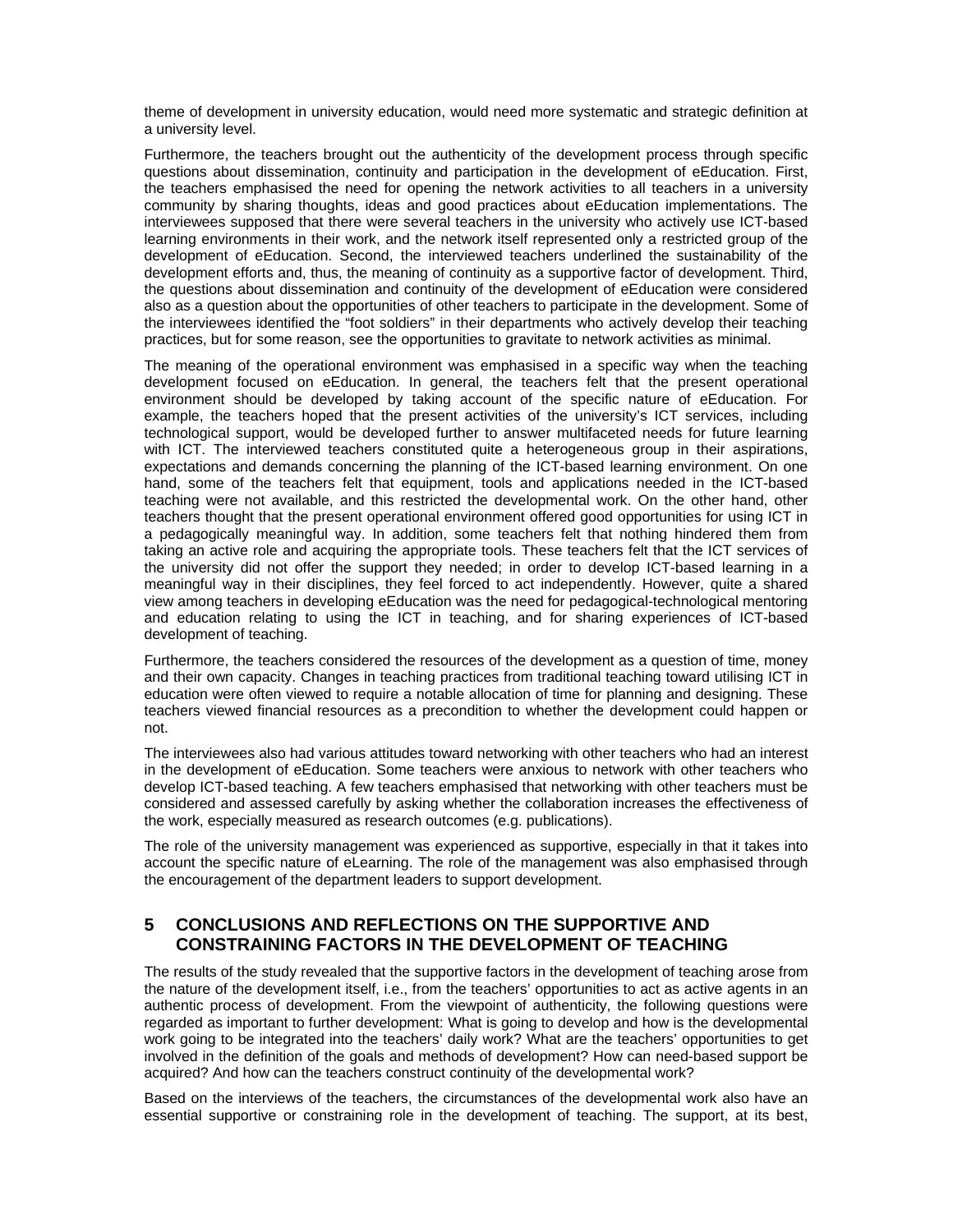would be when the development of teaching, in a university context, is recognised as valuable and rewarding, and when it is also encouraged by the management. In the teachers' daily work, the support or the lack of it manifested as the ability to allocate time to development, as opportunities in the operational environment, and as possibilities to construct an eligible career path as teachers instead of just researchers.

One of the next steps of the approach is to more tightly support the development initiatives between different groups, departments and faculties. A part of this could be jointly internally funded or nonfunded actions, but groups could also apply together for external funding for the development work. The support and expertise on eEducation at the level of the network initiative is offered as a boost for this. Furthermore, one of the guidelines is that the outcomes are shared locally, and bridges are built between the universities in developing teaching. A part of this process could be having a national and international status for excellence in the development of teaching.

The role of research is important, as it gives evidence-based knowledge to teachers on what is going well and what needs to be developed further. Teachers emphasised the importance of studying the process of developmental work, as the feedback gives them possibilities to make changes, if needed.

An essential issue is the continuation of the development: the sub-projects presented here are most often one-year long, although, most often, they continue independently. We have found that we need at least one-and-a-half years to realise changes in our developed courses. It would also be beneficial to have longer periods than one year for intensive support of each project. This could also offer more opportunities for progressive cyclic development, design and development [14], and sharing of good practices.

One of the core prerequisites for reaching these goals is the need-based mentoring of the support people in the network initiative. Mentoring and support covers a wide range of topics, such as ICT and pedagogy. Altogether, it can be concluded that the success of the development of teaching is dependent on multiple intertwining factors of epistemological, pedagogical, social and technological questions and support structures. Future studies are needed in order to understand the prerequisites of developing innovative learning environments with rich utilisation of ICT and the inherent challenges for teachers.

## **REFERENCES**

- [1] Binkley, M., Erstad, O., Herman, J., Raizen, S., Ripley, M., Miller-Ricci, M., & Rumble, M. (2012). Defining twenty-first century skills. In P. Griffin, B. McGaw & E. Care (Eds.), *Assessment and teaching of 21st century skills*, Dordrecht: Springer, 17–66.
- [2] Griffin, P., Care, E. & McGaw, B. 2012. The changing role of education and schools. In P. Griffin, B. McGaw & E. Care (Eds.), *Assessment and teaching of 21st century skills*, Dordrecht: Springer, 1–15.
- [3] Prensky, M. (2001). Digital natives, Digital immigrants. *On the Horizon*, 9(5), 1–6.
- [4] Tapscott, D. (2008). Grown up digital: How the net generation is changing your world. McGraw-Hill.
- [5] Philip, D. (2007). The knowledge building paradigm: A model of learning for net generation students. *Innovate*, 3(5).
- [6] Valtonen, T., Havu-Nuutinen, S., Dillon, P., Kontkanen, S., Vesisenaho, M. & Pöntinen, S. (2013) Challenges with social software for collaboration: Two case studies from teacher training. *Seminar.net - International journal of media, technology and lifelong learning 9(1),* 18– 31. (http://seminar.net/images/stories/vol9-issue1/valtonen\_article.pdf)
- [7] Bransford, J., Stevens, R., Schwartz, D., Meltzoff, A., Pea, R., Roschelle, J., Vye, N., Kuhl, P., Bell, P., Barron, B., Reeves, B. & Sabelli, N. (2006). Learning theories and education: Toward a decade of synergy. In P.A. Alexander & P. H. Winne (Eds.), *Handbook of educational psychology,* Mahwah, NJ: Erlbaum (American Psychological Association), 209–244.
- [8] Arvaja, M., Hämäläinen, R. & Rasku-Puttonen, H.(2009). Challenges for teacher's role in promoting productive knowledge construction in computer-supported collaborative learning contexts. In J. O. Lindberg & A. D. Olofsson (Eds.), *Online learning communities and teacher professional development: Methods for improved education delivery*. IGI Global, 263–280.